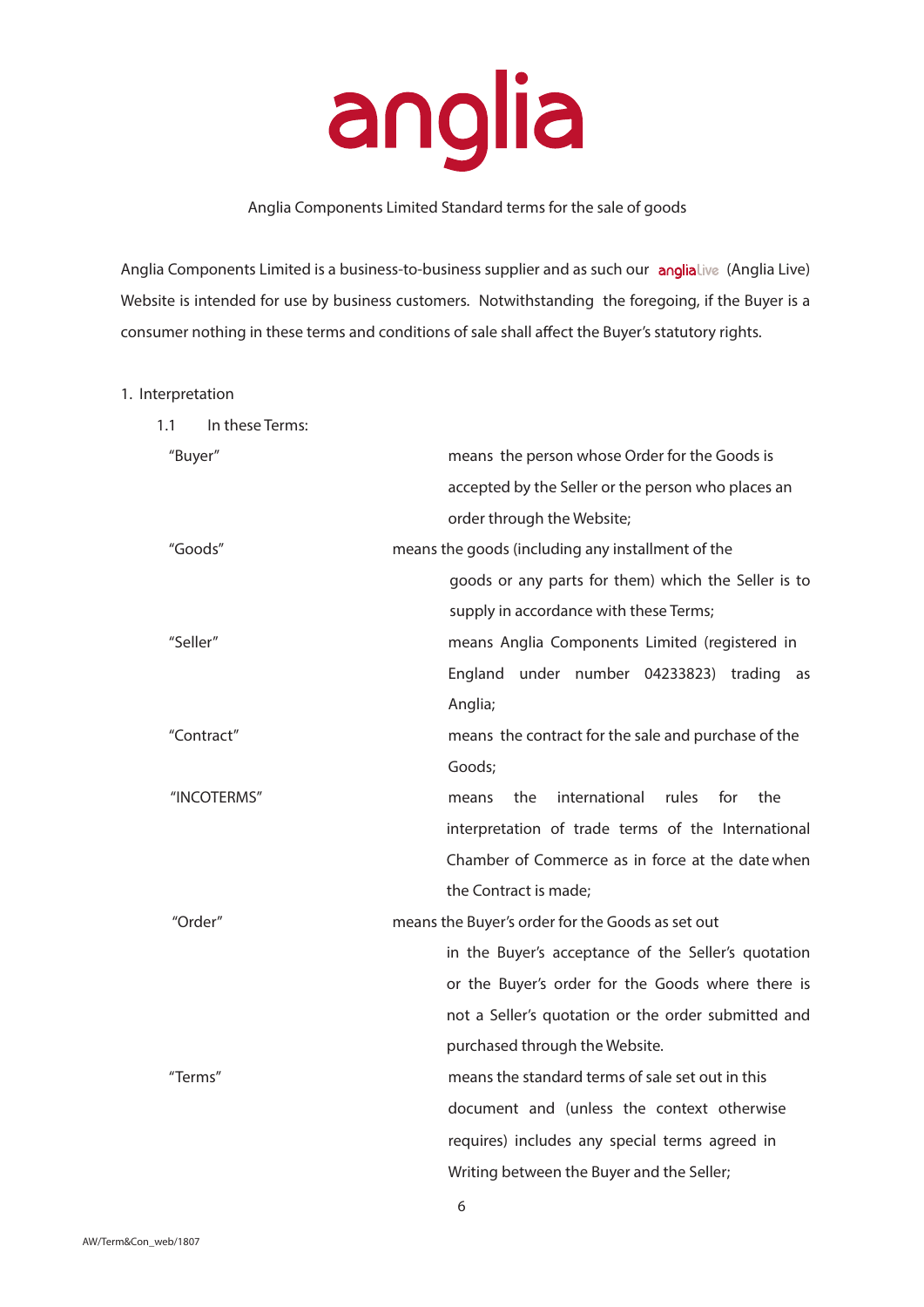#### "Website" means www.anglia-live.com

"Writing" And any similar expression, includes facsimile transmission, electronic mail (E‐mail) or other forms of electronic communication, but not text messages.

- 2. Basis of the sale
	- 2.1 A credit account may be granted to the Buyer subject to an investigation by the Seller, which may include a company, director, sole trader or partnership search of the Buyer with a credit reference agency. The Seller will monitor and record information relating to trade credit performance and such records may be made available to other organisations to assess applications for credit and fraud prevention. A request for the purchase of Goods from the Seller will be treated as consent to this procedure. Any credit terms granted shall be at the discretion of the Seller and may be withdrawn at any time without prior notice.
	- 2.2 The Seller shall sell and the Buyer shall purchase the Goods in accordance with the Buyer's Written Order (if accepted by the Seller) or in the case of an order through the Website in accordance with such order (if accepted by the Seller by the dispatch of the Goods to the Buyer), subject in either case to these Terms, which shall govern the Contract to the exclusion of any other terms subject to which any such Order is made or purported to be made, by the Buyer. The Order shall only be deemed to be accepted when the Seller confirms in writing or verbally its acceptance of the Order, at which point the Contract shall come into existence save that in the case of Orders through the Website the contract shall not come into existence until the dispatch of the Goods to the Buyer.
	- 2.3 No variation to these Terms shall be binding unless agreed in Writing between the authorised representatives of the Buyer and the Seller. In the case of the Seller the authorised representative shall only be a director of the Seller.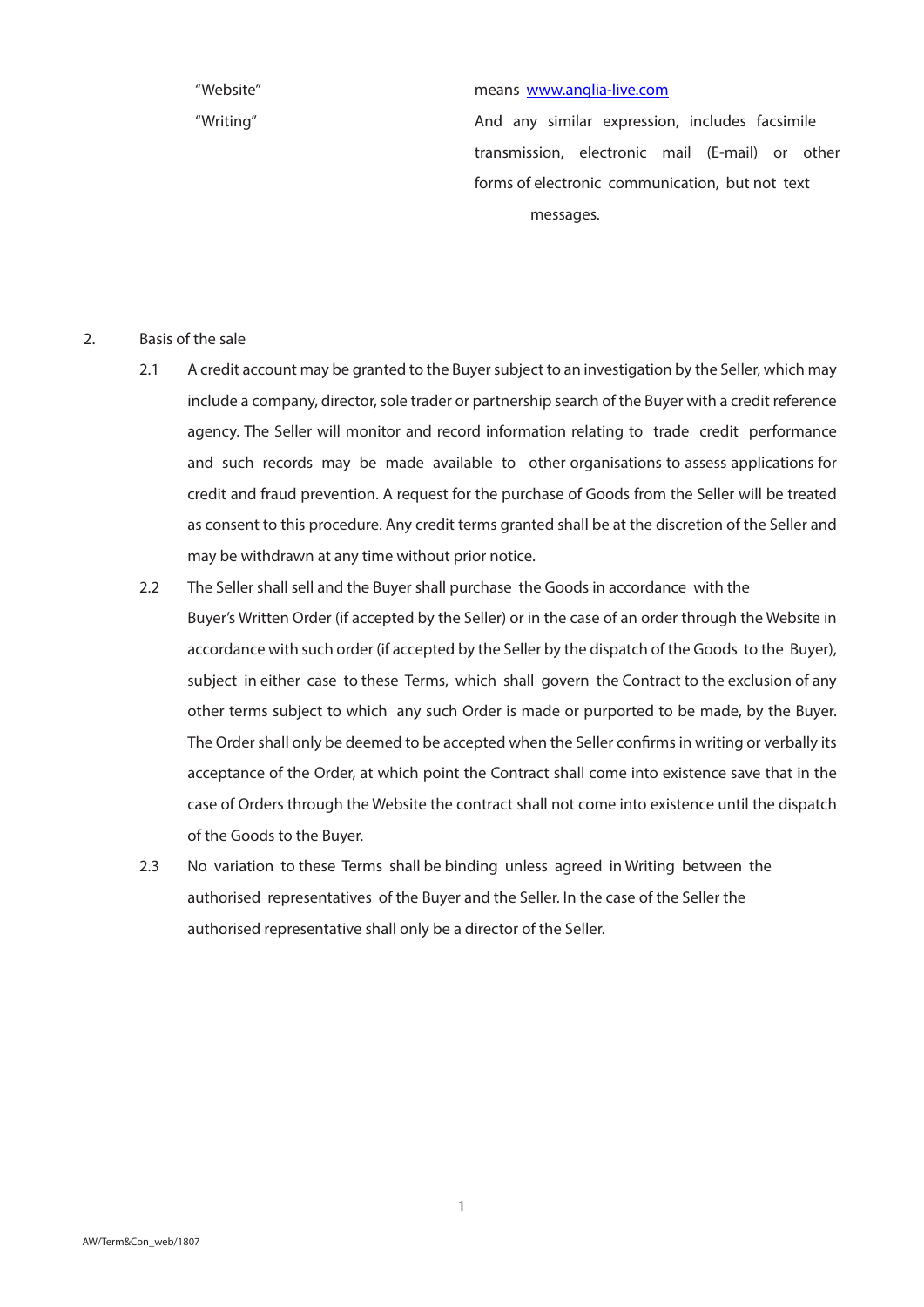- 2.4 The Seller's employees or agents are not authorised to make any representations concerning the Goods unless confirmed by the Seller in Writing. In entering into the Contract the Buyer acknowledges that it does not rely on any such representations which are not so confirmed, but nothing in these Terms affects the liability of either party for fraudulent misrepresentation.
- 2.5 Any advice or recommendation given by the Seller or its employees or agents to the Buyer or its employees or agents as to the storage, application or use of the Goods which is not confirmed in Writing by the Seller is followed or acted on entirely at the Buyer's own risk, and accordingly the Seller shall not be liable for any such advice or recommendation which is not so confirmed.
- 2.6 Any typographical, clerical or other error or omission on the Website or in any sales literature, quotation, price list, acceptance of offer, invoice or other document or information issued by the Seller shall be subject to correction without any liability on the part of the Seller. In the case of products listed for sale on the Website, the prices payable for the items that the Buyer orders are clearly set out on the Website. If by mistake, the Seller has under- priced an item, the Seller will not be liable to supply that item to the Buyer at the stated price.
- 3. Orders and specifications
	- 3.1 No Order submitted by the Buyer shall be deemed to be accepted by the Seller unless and until confirmed by the Seller's authorised representative. In the case of products ordered through the Website, the Buyer's order is an offer to buy from the Seller. There will be no contract of any kind between the Buyer and the Seller for orders through the Website until the Seller actually dispatches the Goods to the Buyer. At any point up until then, the Seller may decline to supply the goods to the Buyer without giving any reason. At the moment that the Goods are dispatched, a contract will be made between the Buyer and the Seller.
	- 3.2 The Buyer shall be responsible to the Seller for ensuring the accuracy of the terms of any Order (including any applicable specification) submitted by the Buyer, and for giving the Seller any necessary information relating to the Goods within a sufficient time to enable the Seller to perform the Contract in accordance with its terms.
	- 3.3 The quantity, quality and description of the Goods and any specification for them shall be as set out in the Buyer's Order (if accepted by the Seller).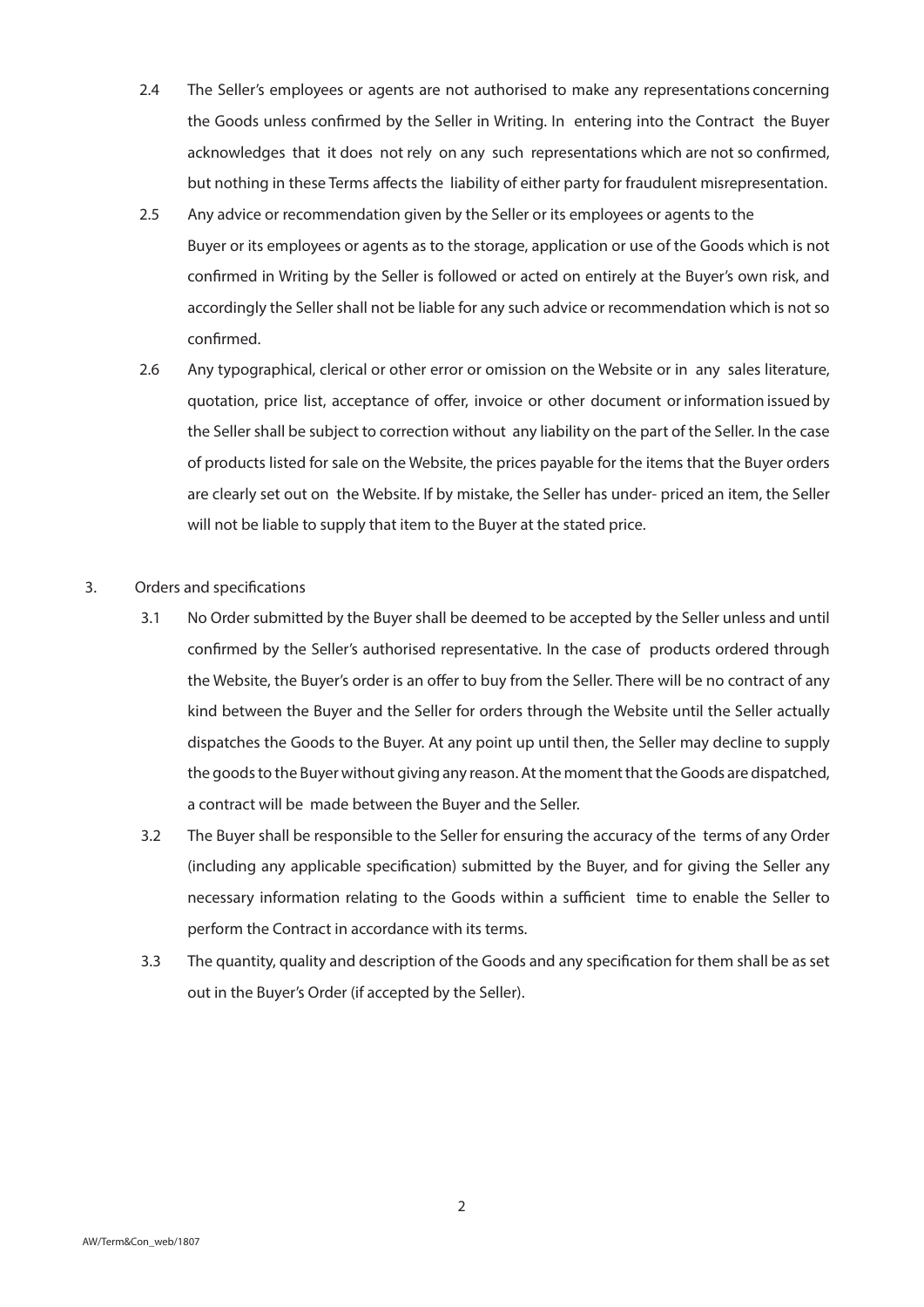- 3.4 Any minimum order quantities per line item shall be specified by the Seller at the time of the Order.
- 3.5 The Seller reserves the right to impose minimum order quantities per line item or minimum order values per order.
- 3.6 If the Goods are to be manufactured, supplied or any process is to be applied to the Goods by the Seller in accordance with a specification submitted by the Buyer, the Buyer shall indemnify the Seller against all loss, damages, costs and expenses awarded against or incurred by the Seller in connection with, or paid or agreed to be paid by the Seller in settlement of, any claim for infringement of any patent, copyright, design, trademark or other industrial or intellectual property rights of any other person which results from the Seller's use of the Buyer's specification.
- 3.7 The Seller reserves the right to make any changes in the specification of the Goods which are required to conform with any applicable statutory or EU requirements or, which do not materially affect their quality or performance.
- 3.8 No Order which has been accepted by the Seller may be cancelled by the Buyer except with the agreement in Writing of the Seller and on terms that the Buyer shall indemnify the Seller in full against all loss (including loss of profit), costs (including the cost of all labour and materials used), damages, charges and expenses incurred by the Seller as a result of cancellation. Save that if the Buyer is a consumer (i.e. not a business, sole trader, partnership, company or other incorporated or unincorporated organisation) then the remainder of this clause 3.8 will apply and the Buyer may cancel or change any of his/her current orders prior to dispatch by contacting the Seller at info@anglia-live.com. If the Buyer is a consumer then the Buyer may cancel the contract for its purchase of the Goods by contacting the Seller at info@anglia-live.com within seven working days of delivery of the Goods. If the Buyer is a consumer then the Buyer should keep all the original packaging and return the Goods to the Seller in secure packaging to Anglia Components Limited, Sandall Road, Wisbech, Cambs PE13 2PS. The Buyer will be responsible for the cost of returning the Goods to the Seller unless the Seller has delivered the item to the Buyer in error. The Goods should be returned to the Seller in their original condition. If the Seller does not receive the Goods back then the Seller may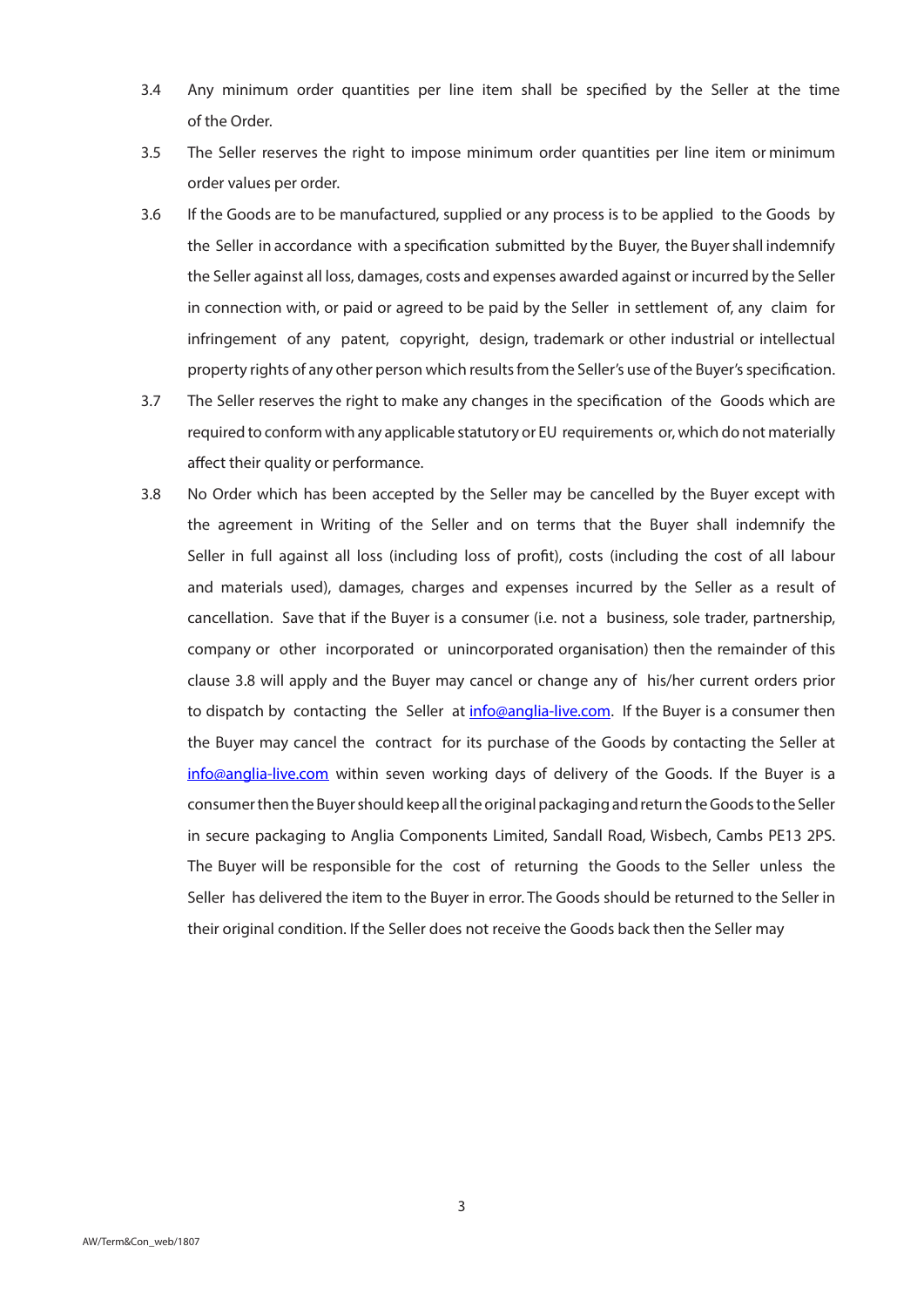arrange for collection of the Goods at the Buyer's cost. When the Seller receives notice of cancellation of the Buyer's contract for the Goods and receives the Goods, the Seller will refund the price paid by the Buyer for the Goods subject to the Buyer being a consumer. The Seller will not refund the delivery charge for sending the Goods to the Buyer unless the Buyer is returning an entire order. The Buyer (being a consumer) must contact info@anglia-live.com to obtain a returns authorisation number which needs to be shown visibly on the return packaging and the Buyer must return the Goods in their original condition with all original packaging and documentation to obtain a full refund. Any items that have been specifically ordered in for the Buyer or that have been modified or adapted for the Buyer or are manufactured for the Buyer as a special order item cannot be cancelled or returned by the Buyer.

## 4. Price of the goods

- 4.1 The price of the Goods shall be the Seller's quoted price, or where no price has been quoted (or is no longer valid), the price on the Seller's price list current at the date of acceptance of the Order by the Seller. The validity of quotations must be considered correct at the time of issue only. A quotation for the Goods shall not constitute an offer. In the case of Goods purchased through the Website the price shall be the price clearly set out on the Website. If, by mistake the Seller has under‐priced an item, the Seller will not be liable to supply that item to the Buyer at the stated price.
- 4.2 The Seller reserves the right, by giving Written notice to the Buyer at any time before delivery, to increase the price of the Goods (whether the price of the Goods is a quoted price or not) to reflect any increase in the cost to the Seller which is due to any factor beyond the control of the Seller (such as, without limitation, any foreign exchange fluctuation, currency regulation, alteration of duties, increases in costs from suppliers, carriers or other subcontractors, significant increase in the costs of labour, materials or other costs of manufacture or product withdrawal which has been placed on the Seller), any change in delivery dates, quantities or specifications for the Goods which is requested by the Buyer, or any delay caused by any instructions of the Buyer or failure of the Buyer to give the Seller adequate information or instructions.
- 4.3 Except as otherwise stated in the Seller's Written quotation or in any price list of the Seller, and unless otherwise agreed in Writing between the Buyer and the Seller, all prices are given by the Seller on an ex works basis, and where the Seller agrees to deliver the Goods otherwise than at the Seller's premises, the Buyer shall be liable to pay the Seller's charges for transport, packaging and insurance.

4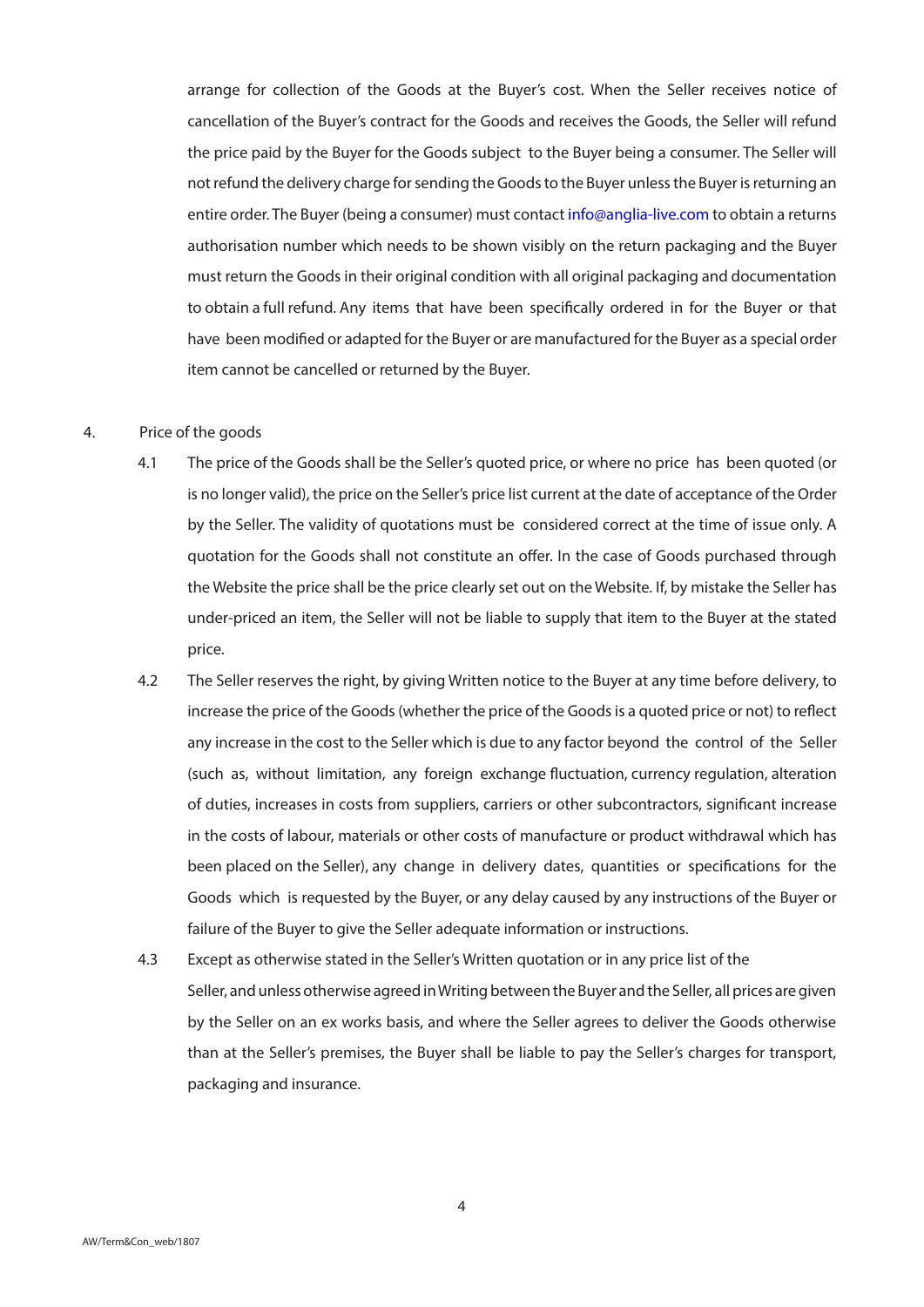4.4 The price is exclusive of any applicable value added tax, which the Buyer shall be additionally liable to pay to the Seller. However, in the case of Goods ordered through the Website all prices are expressed exclusive of any VAT payable unless otherwise stated and such VAT will be payable in addition (if applicable).

## 5. Terms of payment

- 5.1 In the case of purchasing Goods through the Website or otherwise payment in full (100%) must be given at the time of placing the order unless the Seller has granted a credit account to the Buyer and confirmed this in writing to the Buyer in which case payment for the Goods shall be made in accordance with clauses 5.2 and 5.3 below. The Seller shall send an invoice to the Buyer with the Goods and an emailed order acknowledgement prior to despatch of the Goods in the case of Goods purchased through the Website. The Buyer's credit/debit card details will be encrypted to minimise the possibility of unauthorised access or disclosure.
- 5.2 In the case of purchasing Goods either through the Website or otherwise from the Seller where the Seller has agreed to a credit account with the Buyer and notified the Buyer in writing of the terms of such credit account then the Seller may invoice the Buyer for the price of the Goods on or at any time after delivery of the Goods, unless the Goods are to be collected by the Buyer or the Buyer wrongfully fails to take delivery of the Goods, in which event the Seller shall be entitled to invoice the Buyer for the price at any time after the Seller has notified the Buyer that the Goods are ready for collection or (as the case may be) the Seller has tendered delivery of the Goods.
- 5.3 Subject to clause 5.1 above, the Buyer shall pay the price of the Goods (without any deduction) in accordance with the credit terms agreed in writing between the Seller and the Buyer and in the absence of agreement as to the timing of payment the Buyer shall pay the price of the Goods within 30 days from the end of the month in which the Seller's invoice is dated, and the Seller shall be entitled to recover the price, notwithstanding that delivery may not have taken place and the property in the Goods has not passed to the Buyer. The time of payment of the price shall be of the essence of the Contract. Receipts for payment will be issued only on request.
- 5.4 If the Buyer fails to make any payment on the due date then, without limiting any other right or remedy available to the Seller, the Seller may:

5.4.1 cancel the contract or suspend any further deliveries to the Buyer;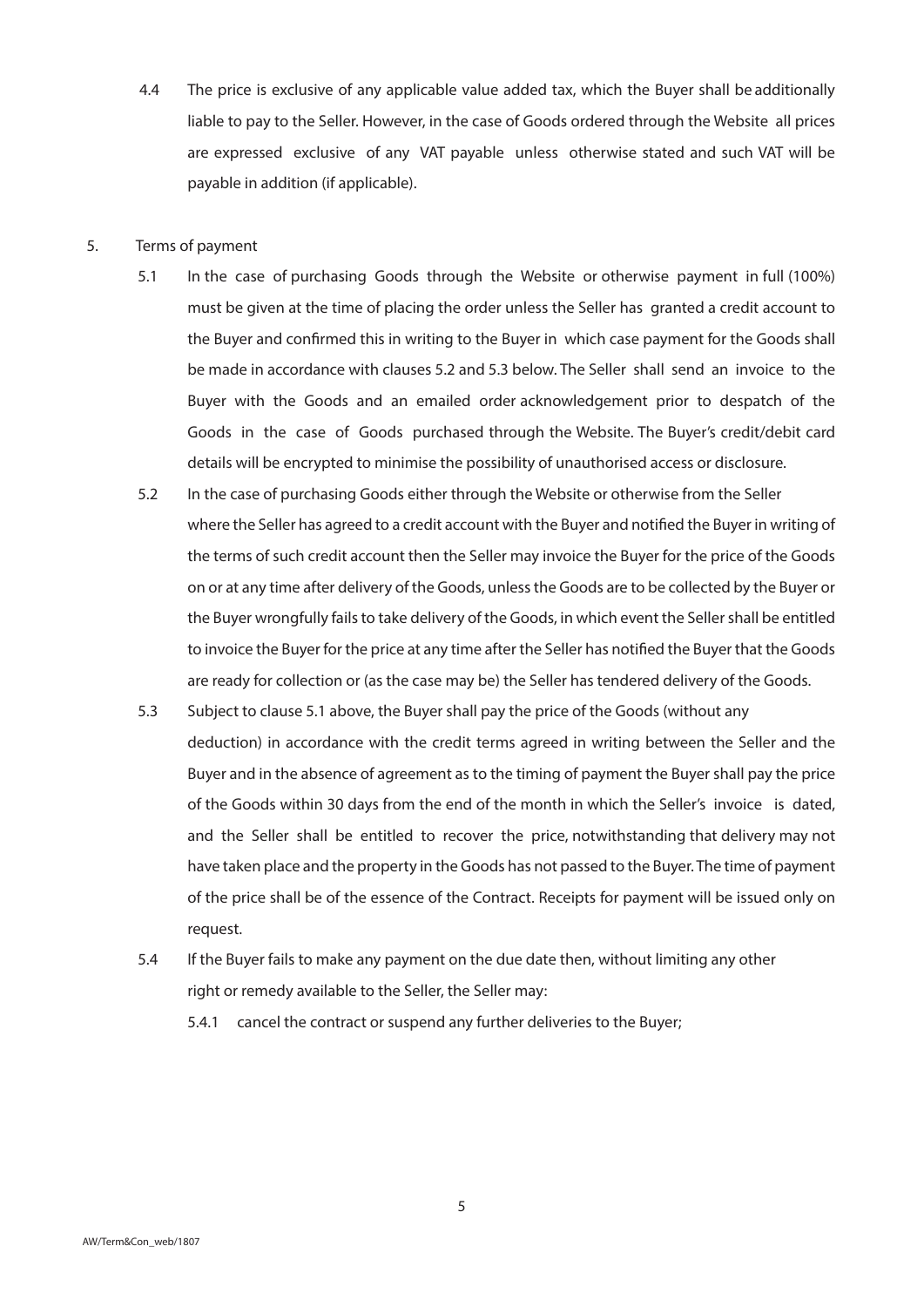- 5.4.2 appropriate any payment made by the Buyer to such of the Goods (or the goods supplied under any other contract between the Buyer and the Seller) as the Seller may think fit (notwithstanding any purported appropriation by the Buyer); and
- 5.4.3 charge the Buyer interest (both before and after any judgment) on the amount unpaid, at the rate of 4% per cent per annum above Bank of England base rate from time to time, until payment in full is made (a part of a month being treated as a full month for the purpose of calculating interest).
- 5.5 The Buyer shall pay all amounts due under the Contract in full without any deduction or withholding except as required by law and the Buyer shall not be entitled to assert any credit, set-off or counterclaim against the Seller in order to justify withholding payment of any such amount in whole or in part. The Seller may at any time, without limiting any other rights or remedies it may have, set off any amount owing to it by the Buyer against any amount payable by the Seller to the Buyer.
- 5.6 Orders paid for by credit card will only be accepted up to a value of £2000, \$2000 or €2000. Proforma orders, where the values are greater than the above, must be paid for by bank transfer and will not be shipped until funds have cleared. Where credit card payments are made at point of order (excluding Anglia Live orders) or monies due on a credit account are paid using a credit card then service charges may apply.

# 6. Password and security

- 6.1 If the Buyer registers to use the member's area of the Website or at the Sellers discretion the Buyer sets up a credit account with the Seller, the Buyer will be asked to create password(s) to access the member's area and credit account. In order to prevent fraud, the Buyer must keep these password(s) confidential and must not disclose it/them or share it/them with anyone. The Buyer shall be responsible for all activities which occur under his/her/its password(s) and the Buyer's member's area and credit account. If the Buyer's membership and/or credit account is terminated the Buyer will destroy all copies of his/her/its password(s) and any information obtained from the Website. Only members are permitted to view, print and download any information within the membership areas of the Website. Members may not disclose or transfer this information to another person without the Seller's prior written consent.
- 6.2 If one of the Buyer's employees leaves the Buyer then the Buyer is responsible for terminating or amending his/her/its password(s) so that employee will no longer have access to the Buyer's member's area or the Buyer's credit account. If the Buyer knows or suspects that someone else knows his/her/its password(s) the Buyer should notify the Seller by email at info@anglia‐live.com immediately.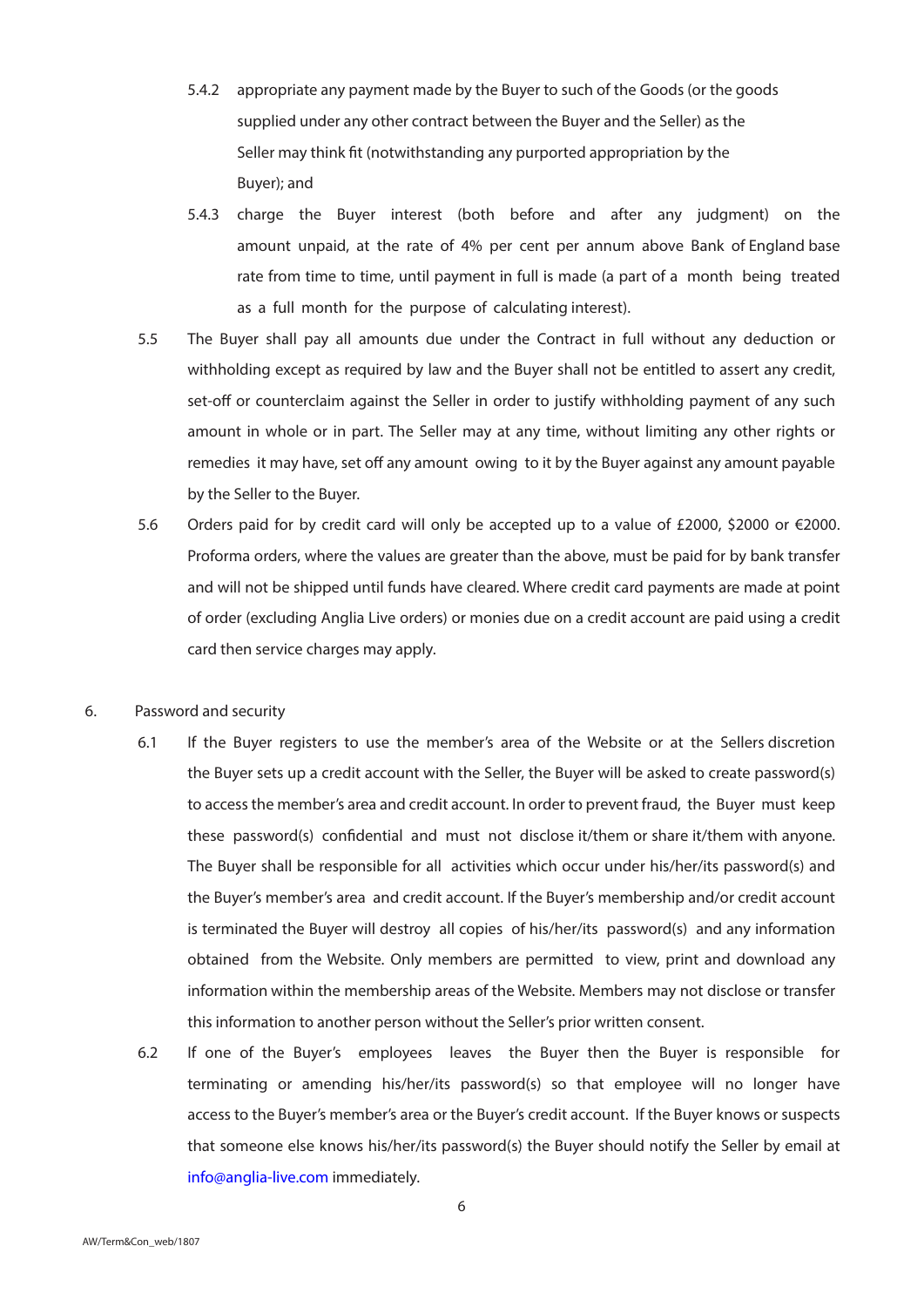- 6.3 If the Seller has reason to believe that there is likely to be a breach of security or misuse of the Website, the Seller may require the Buyer to change his/her/its password(s) or the Seller may suspend the Buyer's membership or credit account.
- 6.4 The Buyer will be responsible for and indemnify the Seller for all the Seller's losses, damages, costs and expenses (including without limitation our professional costs and expenses and our consequential losses, loss of profits and goodwill) resulting from the Buyer's breach of this clause 6.
- 7. Delivery
	- 7.1 Delivery of the Goods shall be made by the Seller delivering the Goods to the address specified by the Buyer in the Order or if no address is specified and at the discretion of the Seller delivery of the Goods may be made by the Buyer collecting the Goods at the Seller's premises at any time after the Seller has notified the Buyer that the Goods are ready for collection. The Seller will deliver the Goods to the main entrance/goods inward dept. of the delivery address.
	- 7.2 Any dates quoted for delivery of the Goods are approximate only and the Seller shall not be liable for any delay in delivery of the Goods however caused. Time for delivery shall not be of the essence of the Contract unless previously agreed by the Seller in Writing. The Goods may be delivered by the Seller in advance of the quoted delivery date.
	- 7.3 Where the Goods are to be delivered in instalments, each delivery shall constitute a separate contract and failure by the Seller to deliver any one or more of the instalments in accordance with these Terms or any claim by the Buyer in respect of any one or more instalments shall not entitle the Buyer to treat the Contract as a whole as repudiated.
	- 7.4 The Seller reserves the right to deliver in bulk if in its opinion the quantity or value of the Goods is uneconomical to deliver in separate instalments.
	- 7.5 If the Seller fails to deliver the Goods (or any instalment) for any reason other than any cause beyond the Seller's reasonable control or the Buyer's fault, and if the Seller is accordingly liable to the Buyer, the Seller's liability shall be limited to the excess (if any) of the cost to the Buyer (in the cheapest available market) of similar goods to replace those not delivered over the price of the Goods (save that the Seller shall not be liable to the Buyer for failure to deliver the Goods or any instalment ordered through the Website unless the Goods have been dispatched to the Buyer and therefore the Contract has come into existence).
	- 7.6 If the Buyer fails to take delivery of the Goods or fails to give the Seller adequate delivery instructions at the time stated for delivery (otherwise than by reason of any cause beyond the Buyer's reasonable control or by reason of the Seller's fault) then, without limiting any other right or remedy available to the Seller, the Seller may: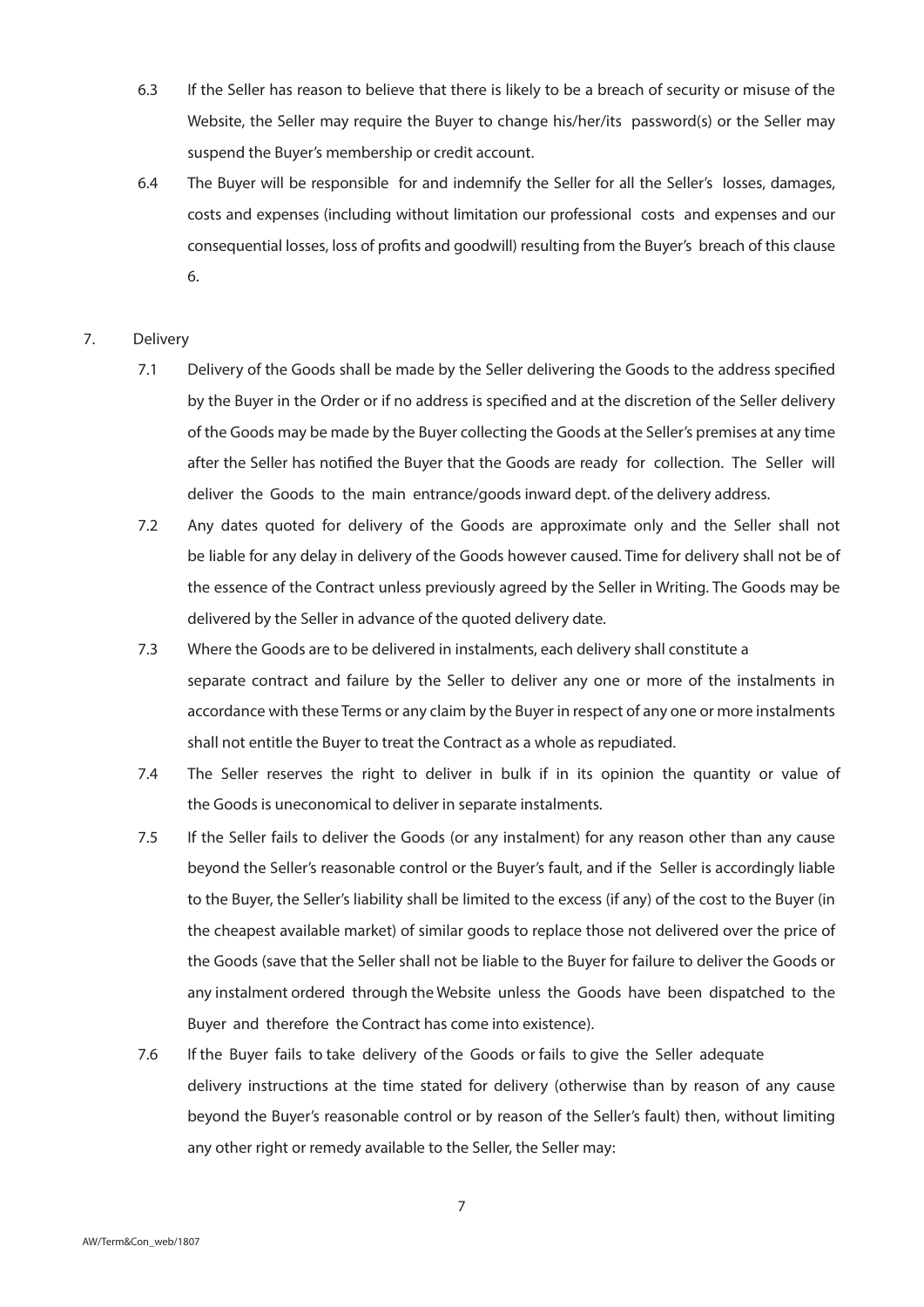- 7.6.1 store the Goods until actual delivery and charge the Buyer for the reasonable costs (including insurance) of storage; or
- 7.6.2 sell the Goods at the best price readily obtainable and (after deducting all reasonable storage and selling expenses) account to the Buyer for the excess over the price under the Contract or charge the Buyer for any shortfall below the price under the Contract.
- 7.7 The Seller may in its sole discretion vary the dates of delivery if so requested to do so by the Buyer provided that the Buyer makes such a request in Writing at least 60 days before the due date of delivery and the revised delivery date is not more than one calendar month after the due date of delivery.

# 8. Risk and property

- 8.1 Risk of damage to or loss of the Goods shall pass to the Buyer:
	- 8.1.1 in the case of Goods to be delivered at the Seller's premises, at the time when the Seller notifies the Buyer that the Goods are available for collection; or
	- 8.1.2 in the case of Goods to be delivered otherwise than at the Seller's premises, at the time of delivery or, if the Buyer wrongfully fails to take delivery of the Goods, the time when the Seller has tendered delivery of the Goods.
- 8.2 Notwithstanding delivery and the passing of risk in the Goods, or any other provision of these Terms, the property in the Goods shall not pass to the Buyer until the Seller has received payment in full of the price of the Goods and all other goods agreed to be sold by the Seller to the Buyer for which payment is then due.
- 8.3 Until such time as the property in the Goods passes to the Buyer, the Buyer shall hold the Goods as the Seller's fiduciary agent and bailee, and shall keep the Goods separate from those of the Buyer and third parties and properly stored, protected and insured and identified as the Seller's property.
- 8.4 Until such time as the property in the Goods passes to the Buyer (and provided the Goods are still in existence and have not been resold), the Seller may at any time require the Buyer to deliver up the Goods to the Seller and, if the Buyer fails to do so forthwith, enter on any premises of the Buyer or any third party where the Goods are stored and repossess the Goods.
- 8.5 The Buyer shall not be entitled to pledge, create a lien over or in any way charge by way of security for any indebtedness any of the Goods which remain the property of the Seller, but if the Buyer does so all moneys owing by the Buyer to the Seller shall (without limiting any other right or remedy of the Seller) forthwith become due and payable.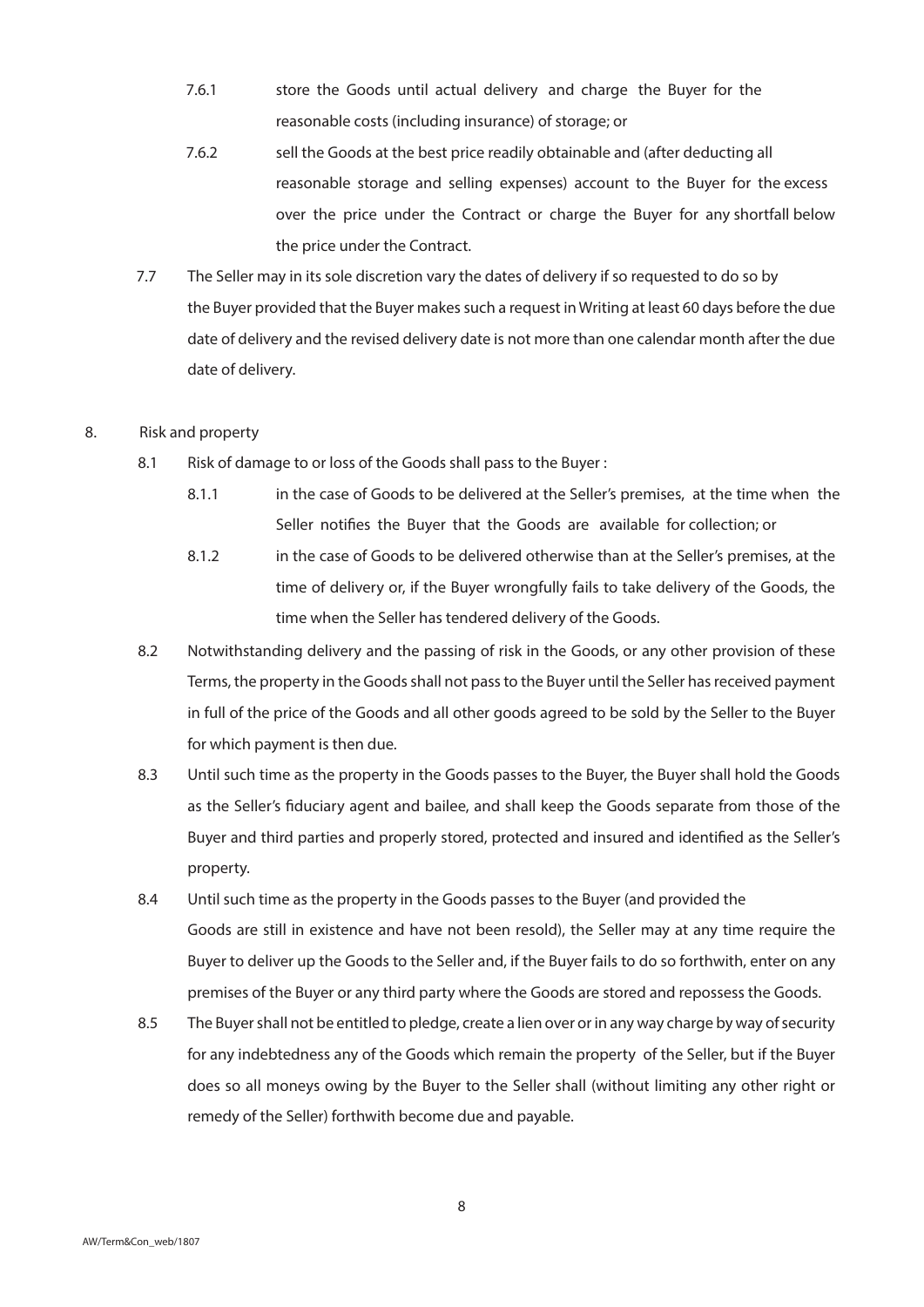#### 9. Warranties and liability

- 9.1 The Seller has not manufactured the Goods but will use its reasonable endeavours to pass on the benefit of any warranties relating to the Goods provided by the manufacturer. The Buyer may therefore only be entitled to the benefit of any warranty or guarantee as is given by the manufacturer of the Goods to the Seller.
- 9.2 USE OF PRODUCTS. Customer shall follow the manufacturers specified application guidelines for the use of components and must comply with the manufacturer's Product specifications as stated on their websites, terms and conditions or product literature. Customer acknowledges that such use, sale, or non-compliance is at Customer's sole risk. Customer shall indemnify, defend and hold Anglia harmless from any claims based on: (i) Anglia's compliance with Customer's designs, specifications, or instructions, (ii) modification of any Product by anyone other than Anglia, or (iii) use of Products in combination with other products or in violation of this clause.
- 9.3 Subject as expressly provided in these Terms, all warranties, conditions or other terms implied by statute or common law are excluded to the fullest extent permitted by law. If the Buyer is a consumer this does not affect his/her statutory rights.
- 9.4 If there is any defect in the quality or condition of then please contact us at either info@anglia.com or info@anglia-live.com for support. The manufacturer's warranty and any liability of the Seller (if any) under these Terms will not cover any defect in the Goods arising from fair wear and tear, wilful damage, accident, negligence by the Buyer or any third party or if the Buyer uses the Goods in a way contrary to any of the Seller's or the manufacturer's recommendations, the Buyer's failure to follow the Seller's instructions or the manufacturer's instructions or any alteration or repair the Buyer carries out without the Seller's prior written approval.
- 9.5 The Buyer must notify to the Seller any loss or damage to the Goods in transit or if

incorrect Goods are supplied within 7 days of receipt of the Goods. If the Buyer shall fail to comply with these provisions the Goods shall be conclusively presumed to be in accordance with the contract and free from any damage and the Buyer shall be deemed to have accepted the Goods. If there is any loss or damage to the Goods in transit or if incorrect Goods are supplied for any reason and if the Seller has been notified in accordance with the time limit stated above then the Buyer's sole remedy shall be limited to the Seller making good any shortage by replacing such Goods or, if the Seller shall elect, by refunding the part of the price paid in relation to the particular item.

9.6 Except in respect of death or personal injury caused by the Seller's negligence, or liability for defective products under the Consumer Protection Act 1987, the Seller shall not be liable to the Buyer by reason of any representation (unless fraudulent), or any implied warranty, condition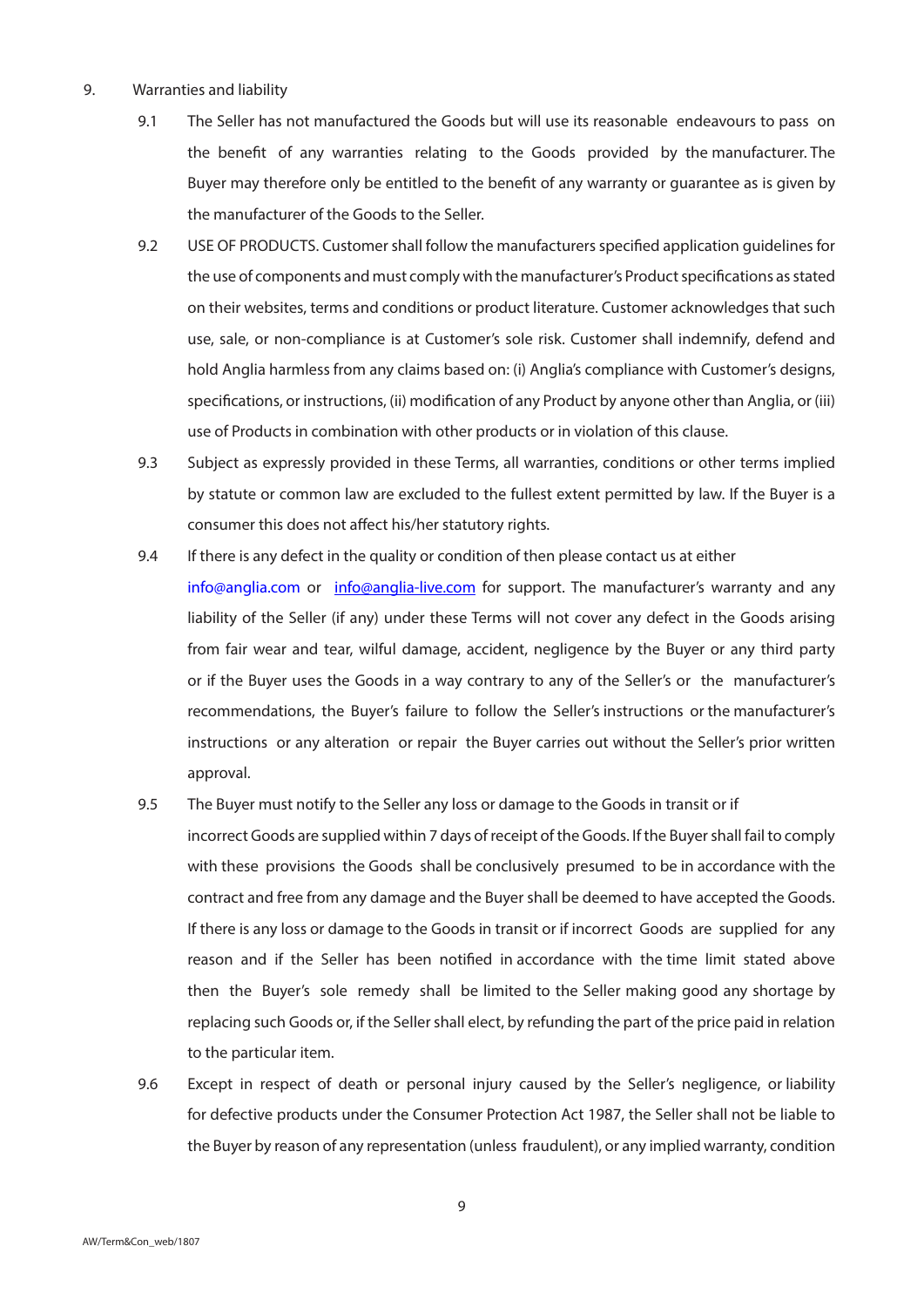or other term, or any duty at common law, or under the express terms of the Contract, for loss of profit or for any indirect, special or consequential loss or damage, costs, expenses or other claims for compensation whatsoever (whether caused by the negligence of the Seller, its employees or agents or otherwise) which arise out of or in connection with the supply of the Goods (including any delay in supplying or any failure to supply the Goods in accordance with the Contract or at all) or their use or resale by the Buyer, and the entire liability of the Seller under or in connection with the Contract shall not exceed the price of the Goods, except as expressly provided in these Terms.

- 9.7 The Seller shall not be liable to the Buyer or be deemed to be in breach of the Contract by reason of any delay in performing, or any failure to perform, any of the Seller's obligations in relation to the Goods, if the delay or failure was due to any cause beyond the Seller's reasonable control. Without limiting the foregoing, the following shall be regarded as causes beyond the Seller's reasonable control:
	- 9.7.1 Act of God, explosion, flood, tempest, fire or accident;
	- 9.7.2 war or threat of war, sabotage, insurrection, civil disturbance or requisition;
	- 9.7.3 acts, restrictions, regulations, bye-laws, prohibitions or measures of any kind on the part of any governmental, parliamentary or local authority;
	- 9.7.4 import or export regulations or embargoes;
	- 9.7.5 strikes, lock-outs or other industrial actions or trade disputes (whether involving employees of the Seller or of a third party);
	- 9.7.6 difficulties in obtaining raw materials, labour, fuel, parts or machinery;
	- 9.7.7 power failure or breakdown in machinery;
	- 9.7.8 delay or failure of suppliers, carriers or other sub-contractors including without limitation the failure of suppliers to supply the Goods due to product withdrawal, deletion or modification.
- 10. Insolvency of buyer
	- 10.1 This clause 10 applies if:
		- 10.1.1 the Buyer makes a composition or voluntary arrangement with its creditors or (being an individual or firm) becomes bankrupt or (being a company) enters administration or goes into liquidation (otherwise than for the purposes of amalgamation or reconstruction), or a moratorium comes into force in respect of the Buyer (within the meaning of the Insolvency Act 1986); or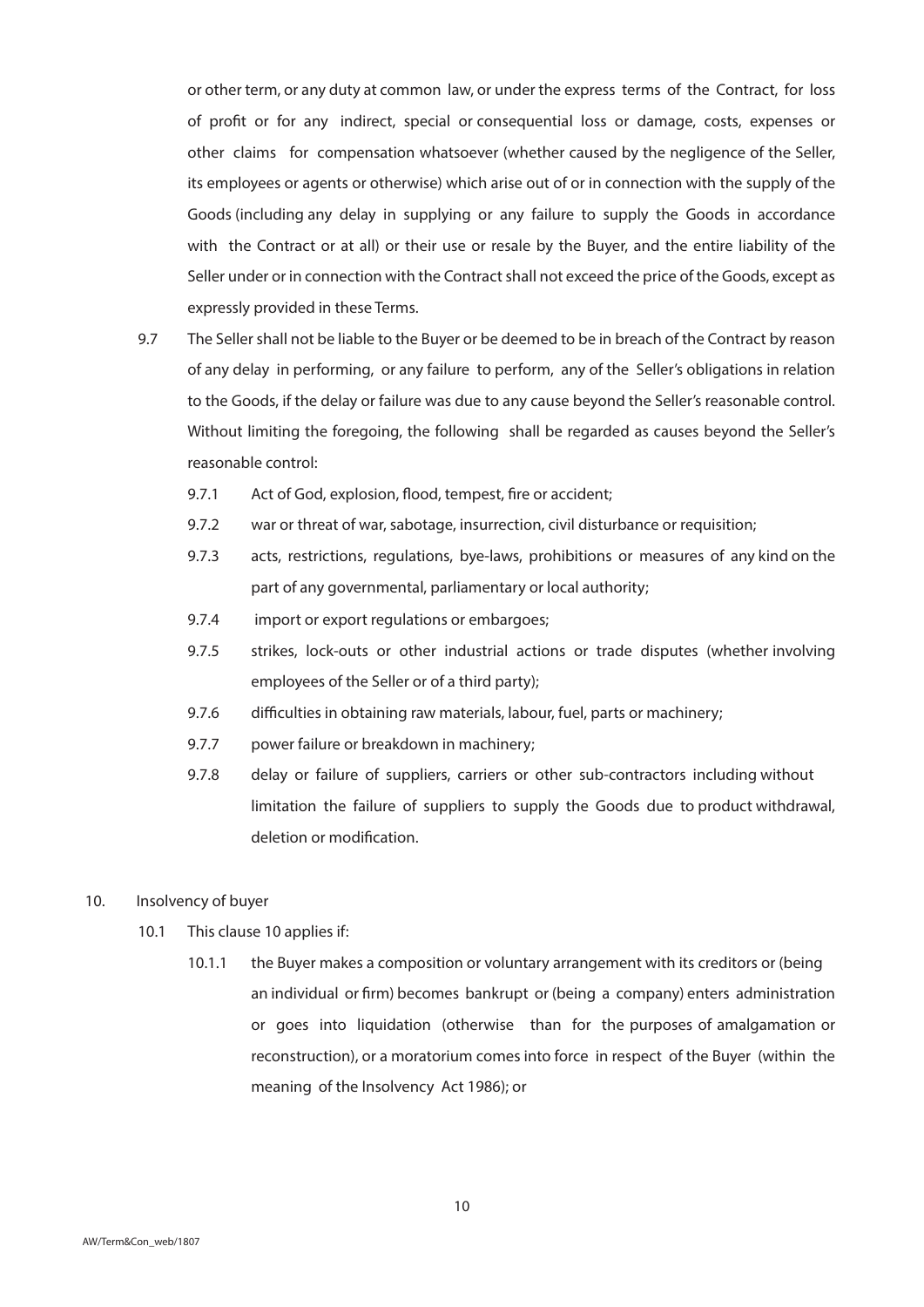- 10.1.2 an encumbrancer takes possession, or a receiver is appointed, of any of the property or assets of the Buyer; or
- 10.1.3 the Buyer ceases, or threatens to cease, to carry on business; or
- 10.1.4 the Seller reasonably apprehends that any of the events mentioned above is about to occur in relation to the Buyer and notifies the Buyer accordingly.
- 10.2 If this clause applies then, without limiting any other right or remedy available to the Seller, the Seller may cancel the Contract or suspend any further deliveries under the Contract without any liability to the Buyer, and if the Goods have been delivered but not paid for the price shall become immediately due and payable notwithstanding any previous agreement or arrangement to the contrary.

### 11. Export terms

- 11.1 Unless the context otherwise requires, any term or expression which is defined in or given a particular meaning by the provisions of INCOTERMS shall have the same meaning in these Terms, but if there is any conflict between the provisions of INCOTERMS and these Terms, the latter shall prevail.
- 11.2 Where the Goods are supplied for export from the United Kingdom, the provisions of this clause 11 shall (subject to any special terms agreed in Writing between the Buyer and the Seller) apply notwithstanding any other provision of these Terms.
- 11.3 The Buyer shall be responsible for complying with any legislation or regulations governing the importation of the Goods into the country of destination and for the payment of any duties on them.
- 11.4 Unless otherwise agreed in Writing between the Buyer and the Seller, the Goods shall be delivered fob at the air or sea port of shipment and the Seller shall be under no obligation to give notice under section 32(3) of the Sale of Goods Act 1979.
- 11.5 The Seller shall have no liability for any claim in respect of any defect in the Goods which would be apparent on inspection and which is made after shipment. The Seller shall have no liability in respect of any damage during transit.
- 11.6 Payment for the Goods for export shall be made in accordance with clause 5 above. Clause 5.1 above shall apply to Goods purchased for export through the Website if and to the extent that the Seller permits Goods to be purchased for export through the Website.